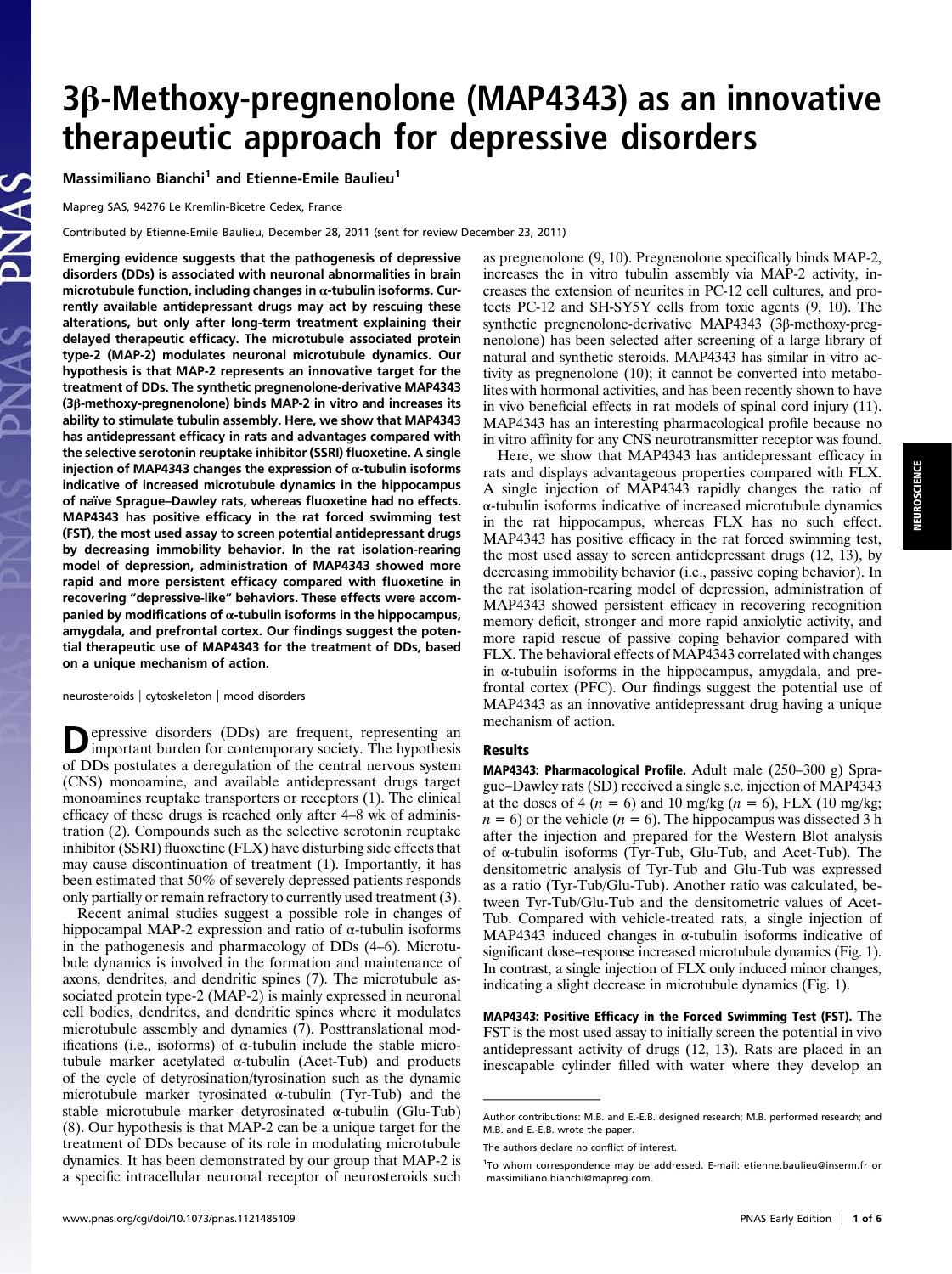$\alpha$ -tubulin isoforms in the rat hippocampus



Fig. 1. A single injection of MAP4343 changes the expression of hippocampal α-tubulin isoforms. Animals received a single injection of MAP4343 at the doses of 4 mg/kg s.c. ( $n = 6$ ) or 10 mg/kg s.c. ( $n = 6$ ), FLX (10 mg/kg s.c.;  $n = 6$ ), or the vehicle ( $n = 6$ ) and were killed 3 h after treatments. Western blot was used to analyze α-tubulin isoforms in hippocampus homogenates. Representative Western blot bands are shown at top. Data are expressed as mean  $\pm$  SEM. \*\* $P < 0.01$ ; \* $P < 0.05$  vs. vehicle treated rats (one-way ANOVA followed by Fisher's LSD test).

immobile passive coping behavior. The time rats spend immobile is specifically decreased only by drugs exerting antidepressant activity. Naïve SD rats received s.c. administrations of the vehicle  $(n = 12)$  or MAP4343 at doses of 4, 10, or 15 mg/kg  $(n = 8$  per dose). FLX (10 mg/kg s.c.;  $n = 6$ ) was used as the reference antidepressant drug. Drugs were administered after the conventional dosing regimen used in the FST consisting of three injections made 24, 5, and 1h before testing (12). Animals administered with MAP4343 showed significantly decreased immobility, compared with vehicle treated animals, in a dosedependent fashion at  $4 (P < 0.05)$  and 10 mg/kg ( $P < 0.001$ ), but significant efficacy was lost at 15 mg/kg (Fig. 2A). As expected, FLX decreased immobility behavior. Active coping behaviors can also be detected in the FST, namely climbing and swimming. It has been postulated that swimming behavior is sensitive to serotonergic drugs such as FLX, whereas climbing is sensitive to noradrenergic ones such as desipramine (DMI) (12). An additional experiment was set up to study the effects of MAP4343 (10 mg/kg s.c.;  $n = 12$ ), FLX (10 mg/kg s.c.;  $n = 6$ ), and DMI (10 mg/kg s.c.;  $n = 6$ ) on active coping behaviors in the FST, compared with vehicle  $(n = 12)$  treated rats. MAP4343 confirmed positive efficacy in the FST by significantly ( $P < 0.01$ ) increasing swimming behavior (Fig. 2B). In agreement with previous studies, FLX increased  $(P < 0.05)$  swimming, whereas DMI increased climbing ( $P < 0.001$ ) (Fig. 2B). These findings showed positive efficacy of MAP4343 in the FST, which was dose-dependent in the 4–10 mg/kg range and characterized by decreased immobility and increased swimming behaviors.

MAP4343: Persistent, Stronger and More Rapid Antidepressant Activity Compared with FLX in the Rat Isolation-Rearing Model of Depression. Experimental design. Briefly, male SD rats (postnatal day 21–25) were housed in groups of four per cage (grouped,  $n = 16$ ) or singly housed (isolated,  $n = 48$ ) for 40 d. Thereafter, the animals started receiving daily (once a day) injections of treatments as follow: (i) Grouped+Vehicle (control;  $n = 16$ ); (ii) Isolated+ Vehicle  $(n = 16)$ ;  $(iii)$  Isolated+MAP4343 (10 mg/kg;  $n = 16$ ) and (iv) Isolated+Fluoxetine (10 mg/kg;  $n = 16$ ). To study the effects of the drugs in relation to the duration of treatments, the

#### A **Forced SwimingTest (FST): Immobility**



Fig. 2. MAP4343: positive efficacy in the rat FST and comparison with the conventional antidepressant drugs fluoxetine (FLX) and desipramine (DMI). (A) MAP4343 decreased the time (seconds) rats spent immobile in the FST. Animals were treated with the vehicle ( $n = 12$ ), MAP4343 at either doses of 4, 10, or 15 mg/kg ( $n = 8$  per dose) or FLX (10 mg/kg s.c.;  $n = 6$ ). (B) MAP4343 increased the active swimming behavior (counts) in the FST. Rats were treated with the vehicle ( $n = 12$ ), MAP4343 (10 mg/kg s.c.;  $n = 12$ ), FLX (10 mg/kg s.c.;  $n = 6$ ), or DMI (10 mg/kg s.c.;  $n = 6$ ). Drugs were administered 24, 5, and 1 h before testing. Data are presented as percent of vehicle-treated rats and expressed as mean  $\pm$  SEM. \*\*\* $P < 0.001$ , \*\* $P < 0.01$ , \* $P < 0.05$  vs. vehicle treated rats (one-way ANOVA followed by Fisher's LSD test).

animals were split in two cohorts  $(n = 8$  per each treatment group), namely the acute phase cohort with behavioral assays performed between days 1 and 4 of treatment (treatment injection received before behavioral testing), and the subchronic phase cohort with behavioral assays performed between days 7 and 10 of treatment (treatment injection received after behavioral testing). Rats were killed 16–18 h after the last injection and the hippocampus, amygdala, and PFC were dissected to be prepared for the analysis on α-tubulin isoforms.

Novel object recognition (NOR) task: Recognition memory. Recognition memory was tested in the NOR task 2 h after a single injection (acute phase) and after 7 d of daily injections (subchronic phase). Rodents naturally explore more a novel rather than a familiar object, which is the basis of the NOR task (14). The ability to discriminate between the familiar and the novel object is calculated as D2 index (Materials and Methods). Our results confirmed that isolation-reared rats had significantly decreased ( $P < 0.01$ ) D2 index compared with Grouped+Vehicle in both the acute and subchronic phases (Fig. 3A). Significantly increased D2 index was observed in both Isolated+MAP4343 ( $P < 0.05$ ) and Isolated+FLX rats compared with Isolated+Vehicle (Fig. 3A). In the subchronic phase, MAP4343 showed persistent efficacy in significantly ( $P < 0.05$ ) recovering D2 index in isolated animals because this effect continued during the 7 d of repeated administration, whereas FLX completely lost its initial beneficial activity (Fig. 3A).

Elevated plus maze (EPM) test: Anxiety. Anxiety was tested in the EPM after 2 d (acute phase) and 8 d of daily injections (subchronic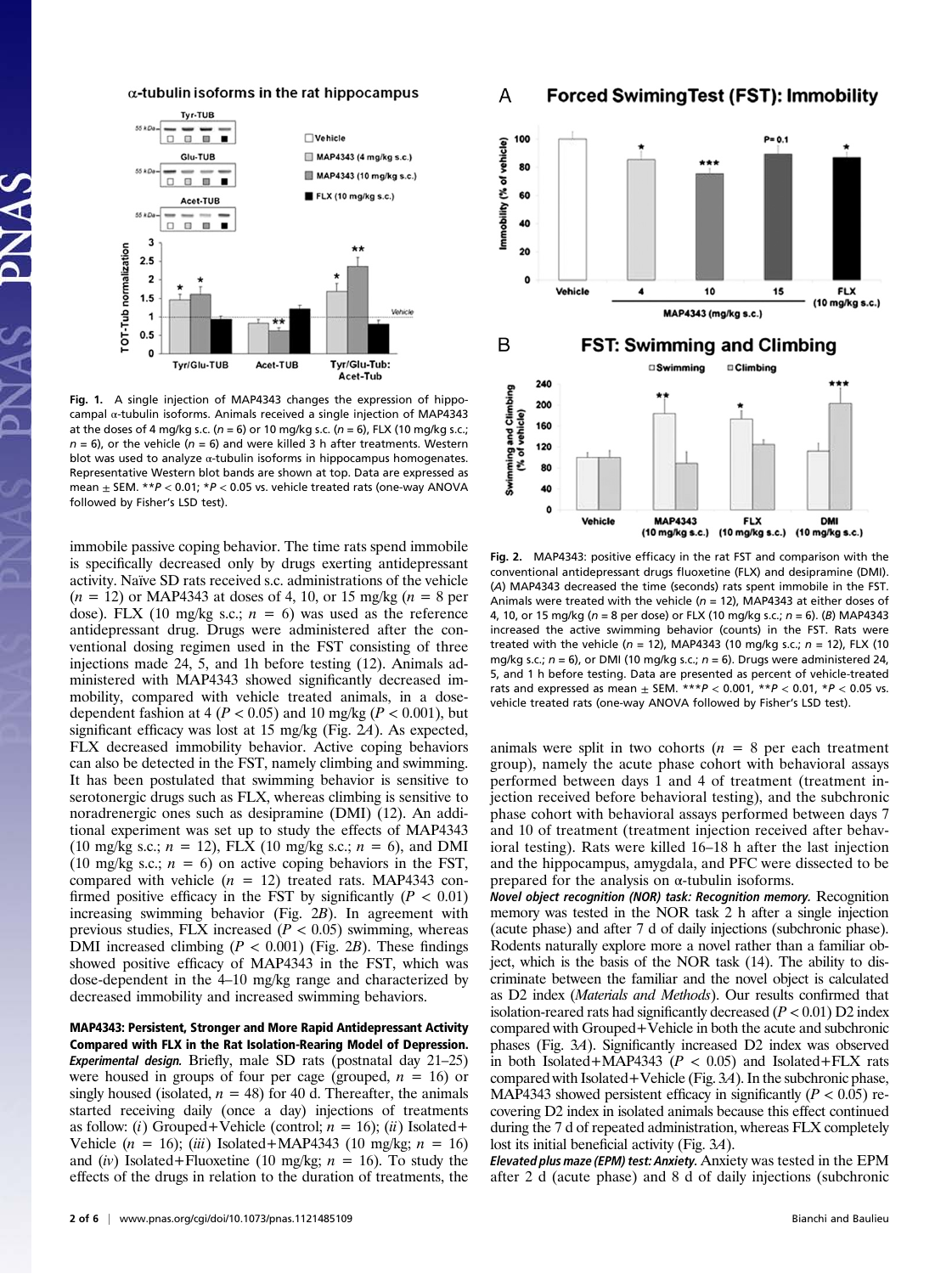

Fig. 3. MAP4343: persistent, stronger, and more rapid antidepressant activity in the rat isolation-rearing model of depression compared with FLX. (A) MAP4343 has persistent efficacy in rescuing isolation-rearing induced recognition memory deficits in the NOR task compared with FLX. The ability to discriminate between the familiar and the novel object is expressed as D2 index. (B) MAP4343 has stronger and more rapid efficacy in recovering isolation-rearing induced anxiety in the EPM compared with FLX. Anxiety behavior is measured as Open Arms index. (C) MAP4343 has rapid efficacy in recovering isolation-rearing induced increase in passive coping behavior compared with FLX. Passive coping behavior is measured as time spent immobile. Data are presented as percent of Grouped+Vehicle rats. Each bar represents the mean  $\pm$  SEM of  $n = 6-8$ . \*\* $P < 0.01$ , \* $P < 0.05$  vs. Grouped+ Vehicle rats;  $\wedge \wedge \wedge P$  < 0.001,  $\wedge \wedge P$  < 0.01,  $\wedge P$  < 0.05 vs. Isolated+Vehicle rats (one-way ANOVA followed by Fisher's LSD test).

phase). The EPM has four arms (two open and two enclosed), and the assay relies on the spontaneous preference of rodents toward dark and enclosed spaces (closed arms) and an unconditioned fear of open spaces (open arms) (15). Anxiety behavior is measured as the ratio of length of time spent in the open arms and closed arms, respectively (i.e., Open Arms index; Materials and Methods). Our data showed significantly decreased Open Arms index in Isolated+Vehicle rats compared with Grouped+Vehicle rats during both the acute ( $P < 0.01$ ) and the subchronic ( $P < 0.05$ ) phase (Fig. 3B). The increased anxiety of the isolated rats was not recovered by MAP4343 in the acute phase, whereas FLX appeared to have additional anxiogenic effects in isolated rats. Importantly, major anxiolytic efficacy of MAP4343 was observed in the subchronic phase because Isolated+ MAP4343 animals had significantly ( $P < 0.05$ ) increased Open Arms-Index compared with Grouped+Vehicle (Fig. 3B). Subchronic FLX treatment only induced a slight increase in Open Arms index, which was not different from that of Isolated+ Vehicle rats (Fig. 3B). These data are indicative of a stronger and more rapid anxiolytic activity of subchronic MAP4343 compared with FLX in isolated rats.

Forced swimming test (FST): Coping Behavior. Coping behavior was measured as immobility in the FST after 4 (acute phase) and 10 d (subchronic phase) of daily injections. Immobility in the FST is considered a valuable marker of depressive-like behavior because it has been found increased in a number of animal models of depression (12). Our results confirmed that Isolated+Vehicle rats have increased immobility in the FST compared with Grouped+Vehicle animals in either the acute phase  $(P < 0.01)$ or the subchronic phase ( $P < 0.05$ ) (Fig. 3C). In the acute phase, MAP4343 significantly decreased FST immobility in isolated rats (Isolated+MAP4343 vs. Isolated+Vehicle;  $P < 0.01$ ), whereas FLX showed no efficacy (Fig. 3C). Indeed, MAP4343 showed rapid antidepressant efficacy by switching the coping strategy of isolated rats from a passive to an active behavior. In the subchronic phase, both Isolated+MAP4343 and Isolated+FLX significantly ( $P < 0.001$ ) decreased immobility behavior compared with Isolated+Vehicle (Fig. 3C).

Expression of  $\alpha$ -tubulin isoforms in the hippocampus, amygdala, and PFC. The expression of  $\alpha$ -tubulin isoforms was analyzed in the hippocampus, amygdala, and PFC by using the infrared Western blot technique. Isolated rats had changes in  $\alpha$ -tubulin isoforms suggestive of decrease hippocampal microtubule dynamics in both the acute and subchronic phases compared with Grouped+ Vehicle (Fig. 4A). Moreover, in the amygdala, the changes in α-tubulin isoforms were suggestive of a tendency (P = 0.07) to increase microtubule dynamics in the acute phase and a slight tendency to decrease it in the subchronic one (Fig. 4B). In the PFC, no significant changes induced by isolation rearing were detected in  $\alpha$ -tubulin isoforms, although these showed a similar pattern as in the amygdala (Fig. 4C). Treatment with MAP4343 fully recovered changes in  $\alpha$ -tubulin isoforms induced by isolation rearing in the hippocampus after both the acute and subchronic phase (Fig. 4D). In the amygdala, MAP4343 also recovered the changes in α-tubulin isoforms and microtubule dynamics index induced by isolation-rearing in the acute phase, but significantly  $(P < 0.001)$  decreased Tyr-Tub/Glu-Tub below the Grouped+Vehicle levels in the subchronic phase (Fig. 4E). In the PFC, MAP4343 induced  $\alpha$ -tubulin isoform changes that appeared to reverse the effects of isolation-rearing in both the acute and subchronic phases (Fig. 4F). Administration of FLX changed hippocampal α-tubulin isoforms, indicative of rescue of the isolation-induced decrease in microtubule dynamics in the acute phase, but failed to do so in the subchronic one (Fig. 4G). In the amygdala, FLX did not show any rescue of the isolation induced changes in  $\alpha$ -tubulin isoforms after either the acute or the subchronic phase (Fig.  $4H$ ). In the PFC, FLX induced changes in  $\alpha$ -tubulin isoforms in the acute phase similar to those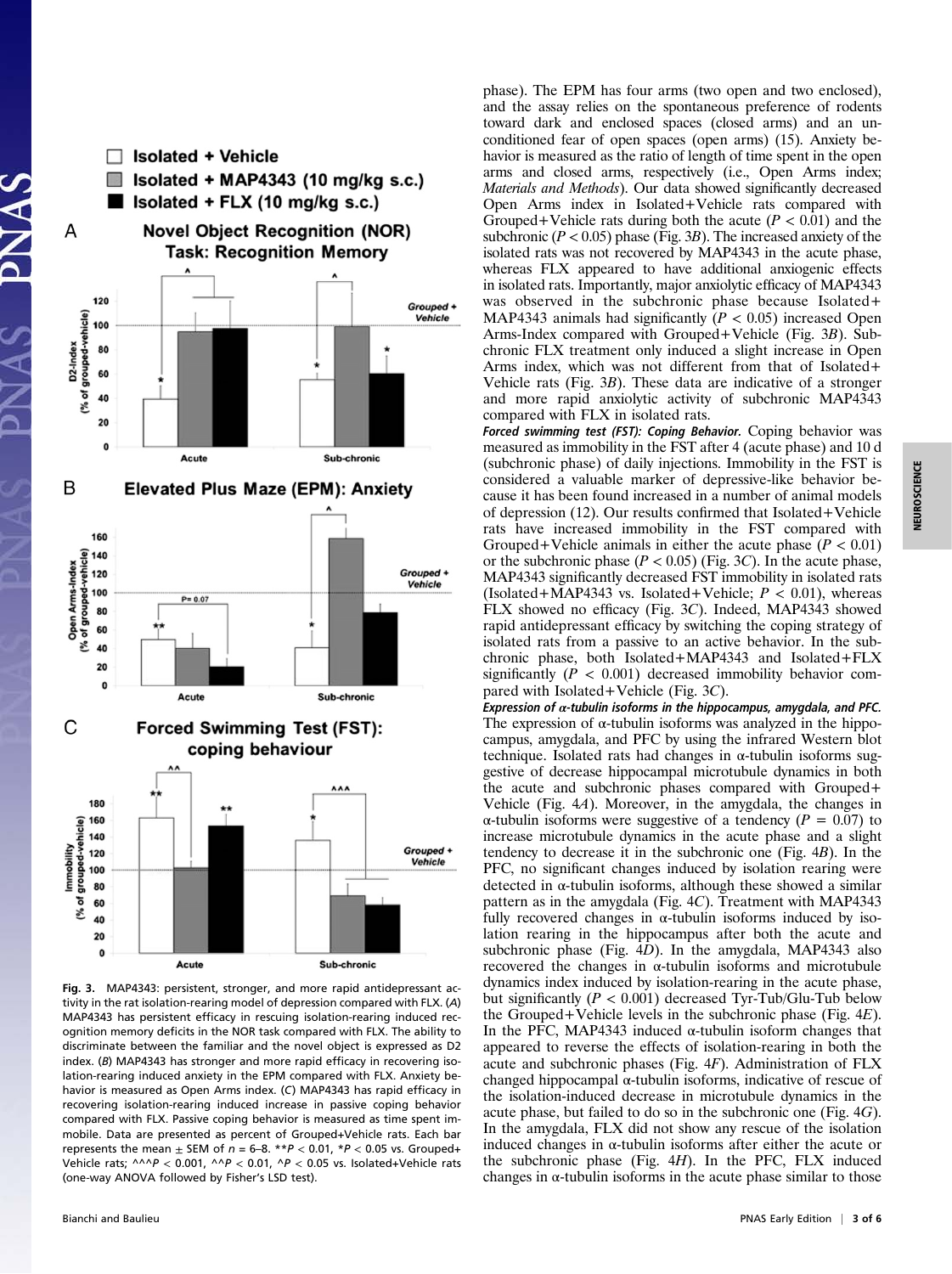

Fig. 4. Expression of α-tubulin isoforms in the hippocampus, amygdala, and PFC. Effects of isolation-rearing (Isolated+Vehicle) in the hippocampus (A), the amygdala (B), and the PFC (C). Effects of MAP4343 treatment in isolated rats (Isolated+MAP4343) in the hippocampus (D), the amygdala (E), and the PFC (F). Effects of FLX treatment in isolated rats (Isolated+FLX) in the hippocampus (G), the amygdala (H), and the PFC (/). Each bar represents the mean  $\pm$  SEM of  $n = 6-7$ . \*\*\* $P < 0.001$ , \*\* $P < 0.01$ , \* $P < 0.05$  vs. Grouped+Vehicle rats (four-way ANOVA followed by Fisher's LSD test).

of MAP4343, whereas major changes suggesting decreased microtubule dynamics compared with Grouped+Vehicle rats were evident in the subchronic phase. These sets of data indicate that the antidepressant behavioral effects of MAP4343 are accompanied by normalization of changes in α-tubulin isoforms in the three brain regions examined.

## Discussion

Currently available antidepressant drugs have similar mechanisms of action, and most of them target monoamines transporters or receptors (1). Despite being blockbusters in the drug market, antidepressants have well-known limitations including late onset of efficacy (from 4 to 8 wk), disturbing side effects leading to treatment discontinuation, and 50% of severely depressed individuals are partial or nonresponders to treatment (1– 3). Because of the economic and social burden represented by DDs, the urgency for faster, more efficacious, and safer treatments becomes evident.

Growing evidence suggest a possible role in changes of hippocampal MAP-2 expression and ratio of α-tubulin isoforms in the pathogenesis and pharmacology of DDs (4–6). Our hypothesis is that MAP-2 represents a unique target for the treatment of DDs because of its role in modulating microtubule dynamics. However, the possibility of targeting microtubules for the treatment of DDs was only hypothesized but not considered feasible because of the lack of molecules having neuronal microtubule specificity and safer pharmacological profile (4). The recent discovery that MAP-2 is a neurosteroid receptor and that pregnenolone acts as agonist by stimulating the function of MAP-2 (9, 10) opens the path to new treatments for CNS disorders including DDs.

4 of 6 <sup>|</sup> <www.pnas.org/cgi/doi/10.1073/pnas.1121485109> Bianchi and Baulieu

This study shows that the synthetic pregnenolone-derivative MAP4343 has positive efficacy in the rat FST by decreasing immobility (passive coping behavior) and increasing swimming (active coping behavior), which is considered suggestive of potential antidepressant activity (12, 13). MAP4343 showed a Ushape dose–response curve for which we have no explanation, but this U-shape curve is frequently observed in some behavioral paradigms after treatment with psychotropic drugs.

The antidepressant efficacy of MAP4343 was investigated in the isolation-rearing model that has been shown to induce "depressive-like" behaviors including recognition memory deficits (5), increased anxiety (16), and increased passive coping behavior (17). In the isolation-rearing model of depression, MAP4343 demonstrated clear antidepressant activity and important advantages compared with FLX. MAP4343 had persistent efficacy in recovering recognition memory deficits in isolated rats after either acute or subchronic treatment. In contrast, FLX was effective only after acute treatment, which is in agreement with studies reporting beneficial effects of a single injection of FLX on memory (18), whereas no effects were observed after repeated administrations (19). Moreover, MAP4343 rescued anxiety in isolated rats after subchronic treatment more efficaciously and more rapidly than FLX. Acute FLX treatment appeared to deteriorate anxiety in isolated rats consistently with reports of increased anxiety observed in depressed patients during the first days of FLX treatment (20). Passive coping behavior was rapidly recovered in isolated rats by MAP4343 after acute treatment and such activity was persistent after subchronic administration. In contrast, FLX rescued passive coping behavior only after subchronic treatment. This finding is in full agreement with previous papers showing activity of FLX on passive coping behavior after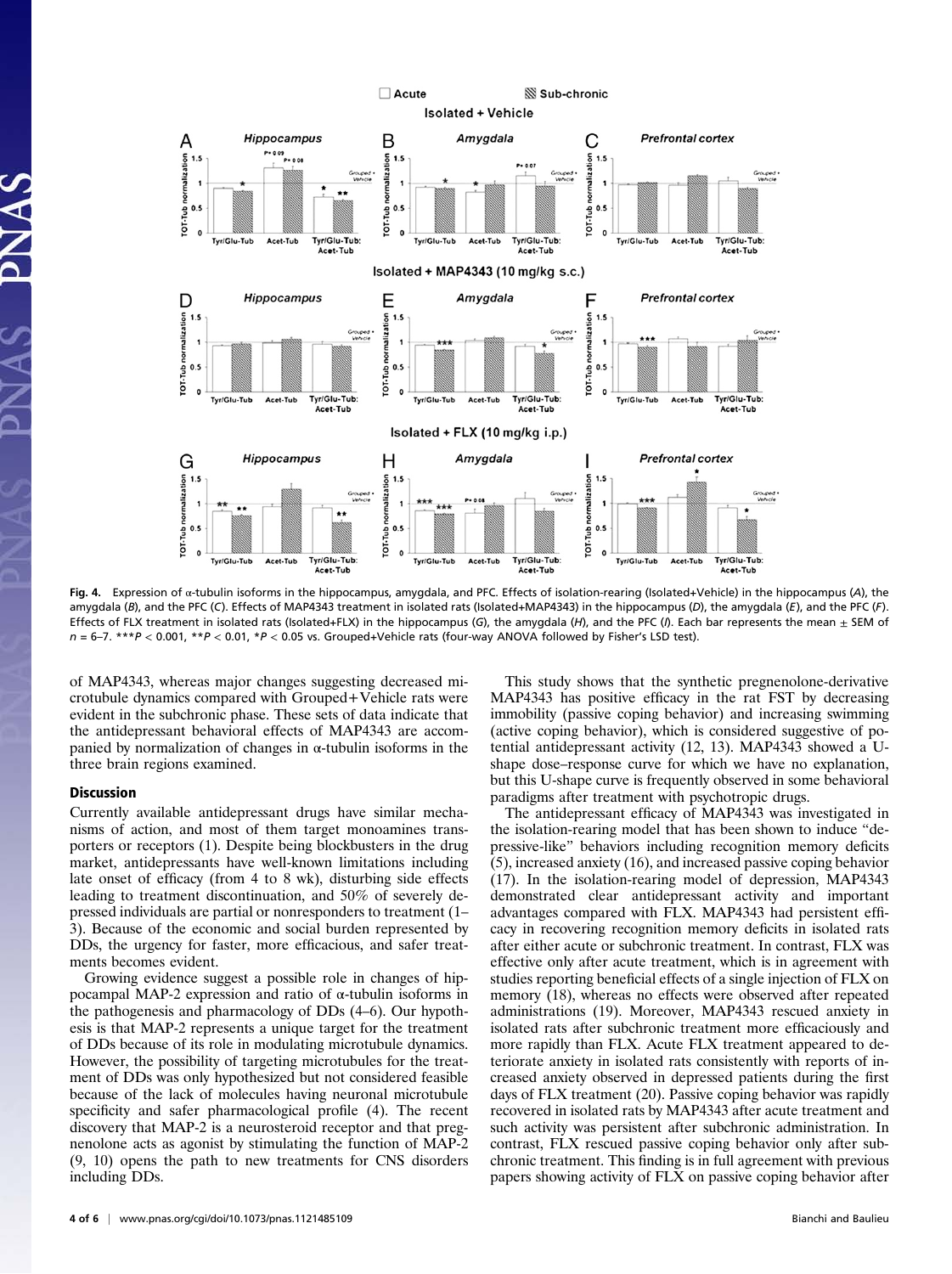at least 7 d of daily administrations (21). Noteworthy, our behavioral studies are of particular relevance because they have been performed on isolated (i.e., "depressed-like") and not naïve rats, and the isolation-rearing condition is likely to further delay the efficacy of FLX treatment. Internal data clearly show that single or repeated administrations of MAP4343 and FLX do not alter locomotor activity in isolated rat. Thus, the possibility that the observed responses in the behavioral tests are due to changes in locomotor activity can be excluded.

Isolation-rearing induced hippocampal changes in  $\alpha$ -tubulin isoforms suggestive of decreased microtubule dynamics, as reported (5). Other authors reported similar changes in hippocampal α-tubulin isoforms in the chronic unpredictable mild stress model of depression in the rat (22). Here, we show that isolation-rearing induced different pattern of α-tubulin isoforms changes in the amygdala and possibly to a much minor extent in the PFC. The behavioral effects of MAP4343 correlated with rescue of the alterations induced by isolation-rearing in  $\alpha$ -tubulin isoforms and microtubule dynamics in the hippocampus, amygdala, and PFC. The three brain areas examined are important in all of the behavioral tests used (23–25) and have been shown to differently respond to stress in terms of alterations in dendritic structure (26). It is possible to speculate that the different effects on microtubule dynamics induced by MAP4343 in the three brain regions are associated with restoration of neuronal integrity and physiological behavioral patterns. In vitro study showed that MAP4343 increases neurite outgrowth via a MAP-2–dependent mechanism, suggesting that MAP4343 may induce neuronal remodeling of dendritic structure (10). However, further studies are required to elucidate the impact of MAP4343 on neuronal function and structure in vivo, even we report here that MAP4343 appears to exert more rapid and persistent efficacy compared with currently used antidepressant drugs. Additionally, it has been recently suggested that a functional link may exist between microtubule dynamics and central serotonin neurotransmission (27). Interestingly, MAP4343 was found to increase swimming (serotonergic dependent) but not climbing (noradrenergic dependent) behavior in the FST. Therefore, the possibility that MAP4343 can indirectly affect the serotonergic system cannot be excluded.

The behavioral effects of FLX were also accompanied by changes in α-tubulin isoforms of different onset, pattern, and brain region specificity compared with those of MAP4343. Repeated daily administration (3–4 wk) of different classes of antidepressant drugs have been reported to affect microtubules in the rat hippocampus by changing the ratio of hippocampal α-tubulin isoforms suggestive of increased microtubule dynamics (6, 28) and by increasing MAP-2 phosphorylation (22, 28). The modulation of microtubule dynamics induced by repeated administrations of antidepressant drugs is a slow process associated to postsynaptic activation of intracellular protein kinases pathways (4) and translocation of Gsa from plasma membrane (29) to cytosol, where it increases microtubule dynamics (30). Therefore, the present data are in favor of additional postsynaptic mechanisms, which may explain the delayed therapeutic efficacy of FLX and other antidepressant drugs.

The lack of biomarkers and the spectrum of symptoms characterizing depression underline the difficulties in reproducing the disorder in the laboratory in terms of translational meaning for human clinical practice (13). Therefore, our findings need to be confirmed in more animal models.

In this report, we present results of experiments indicating activities of the neurosteroid derivative MAP4343, specifically dealing with its remarkable positive effects for treating experimental depressive disorders. The biochemical and subcellular background of MAP4343 activities in the nervous system is related to its interaction with the MAP-2 protein acting as neurosteroid receptor (10); thus, stimulating microtubule dynamics and modifying α-tubulin isoforms.

We have demonstrated therapeutic activity of MAP4343 on spinal cord injuries (11). Considering the important generalized role of microtubule pathophysiology in the CNS, this recently unveiled mechanism may demonstrate useful applications in the treatment of other neuronal alterations. In the specific case of depressive syndromes, we will soon submit for publication other results including detailed pharmacological properties of the compound, and effects in other animal species. In this paper, we publish the primary results to attract attention to the possible use of a neurosteroid derivative in one of the most wild-spread neuropathology, because the potential therapeutic use of the proposed mechanism is still unknown so far. We are willing to share our views with interested colleagues.

## Materials and Methods

Animals. Adult male (250–300 g) SD rats were obtained from Janvier. Animals were group-housed ( $n = 4$  per cage) and maintained under controlled conditions (21  $\pm$  1 °C, 12 h/12 h light/dark cycles lights on at 0700) with food and water available ad libitum. The experiments started after 1 wk of animal acclimatisation to the facilities environment. The experimental procedures were in accordance with the European Communities Council Directive (86/ 609/EEC) and approved by the internal scientific committees of MAPREG and Institut National de la Santé et de la Recherche Médicale Unité Mixte de Recherche 788.

Drug Preparation and Administration. MAP4343 (US Patent 2006/0199790 A1) was dissolved in sesame oil, whereas FLX (Biotrend) was dissolved in water. The drug formulations were prepared freshly each day of treatment.

Western Blot of  $\alpha$ -Tubulin Isoforms. The hippocampi, amygdalae, and PFC were dissected and prepared for Western Blot analyses as described (28).

Colorimetric Western Blot Detection of  $α$ -Tubulin Isoforms. Analyses of  $α$ -tubulin isoforms (Tyr-, Glu-, and Acet-Tub) and of total α-tubulin (TOT-Tub) using colorometric Western Blot detection were performed as reported (28).

Infrared Western Blot Detection of  $\alpha$ -Tubulin Isoforms. Tyr-, Glu-, Acet-, and TOT-Tub were analyzed by using the Odyssey infrared imaging system (Li-Cor). After electrophoresis, proteins were transferred onto PVDF membranes (Millipore-Immobilon) and the membranes were blocked with Odyssey blocking buffer (Li-Cor). The membranes were then incubated with primary antibodies, washed, and incubated with secondary antibodies coupled with infrared dyes (Li-Cor). The intensities of the protein bands were quantified by using the Odyssey V3.0 software.  $\alpha$ -tubulin isoforms data were normalized to those of total α-tubulin expression. The (Tyr-Tub/Glu-Tub)/Acet-Tub ratio was used as microtubule dynamics index.

Isolation-Rearing Protocol. Male SD rats (Janvier) were obtained immediately after weaning (postnatal day 21–25) from eight different mothers. They were housed either individually (isolated,  $n = 48$ ) or four per cage (grouped,  $n = 16$ ), such that each of the eight litters provided both isolated and grouped animals. All rats were housed in opaque plastic cages lined with sawdust and fitted with metal grid lids for 52 d. Isolated rats were housed in cages measuring  $38 \times 24 \times 18$  cm, whereas group housed rats were maintained in cages measuring  $35 \times 35 \times 18$  cm. All animals were housed in the same room under controlled conditions (21  $\pm$  1 °C, 12 h/12 h light/dark cycles lights on at 0700, with food and water available ad libitum). The experiments were in accordance with the European Communities Council Directive (86/609/EEC) and approved by the internal scientific committees of MAPREG and Institut National de la Santé et de la Recherche Médicale Unité Mixte de Recherche 788.

NOR Task. The NOR task was performed as described (5). An inter-trial interval (ITI) of 2 h was used between the familiarization and the choice trial. The exploration of the objects was defined as the time (seconds) spent sniffing, touching, and having moving vibrissae on each object. The D2 index, which represents the ability to discriminate the novel from familiar object, was calculated {[novel object (sec) − familiar object (sec)]/[novel object (sec) + familiar object (sec)]} according to the method of Ennaceur and Delacour (14).

Elevated Plus-Maze. The applied procedure has been described in details (15). Briefly, rats were initially placed onto the center of the maze, and the time spent in each arm was recorded for 5 min by using a computerized system (VideoTrack V2.5; ViewPoint). The open arms-index was calculated as